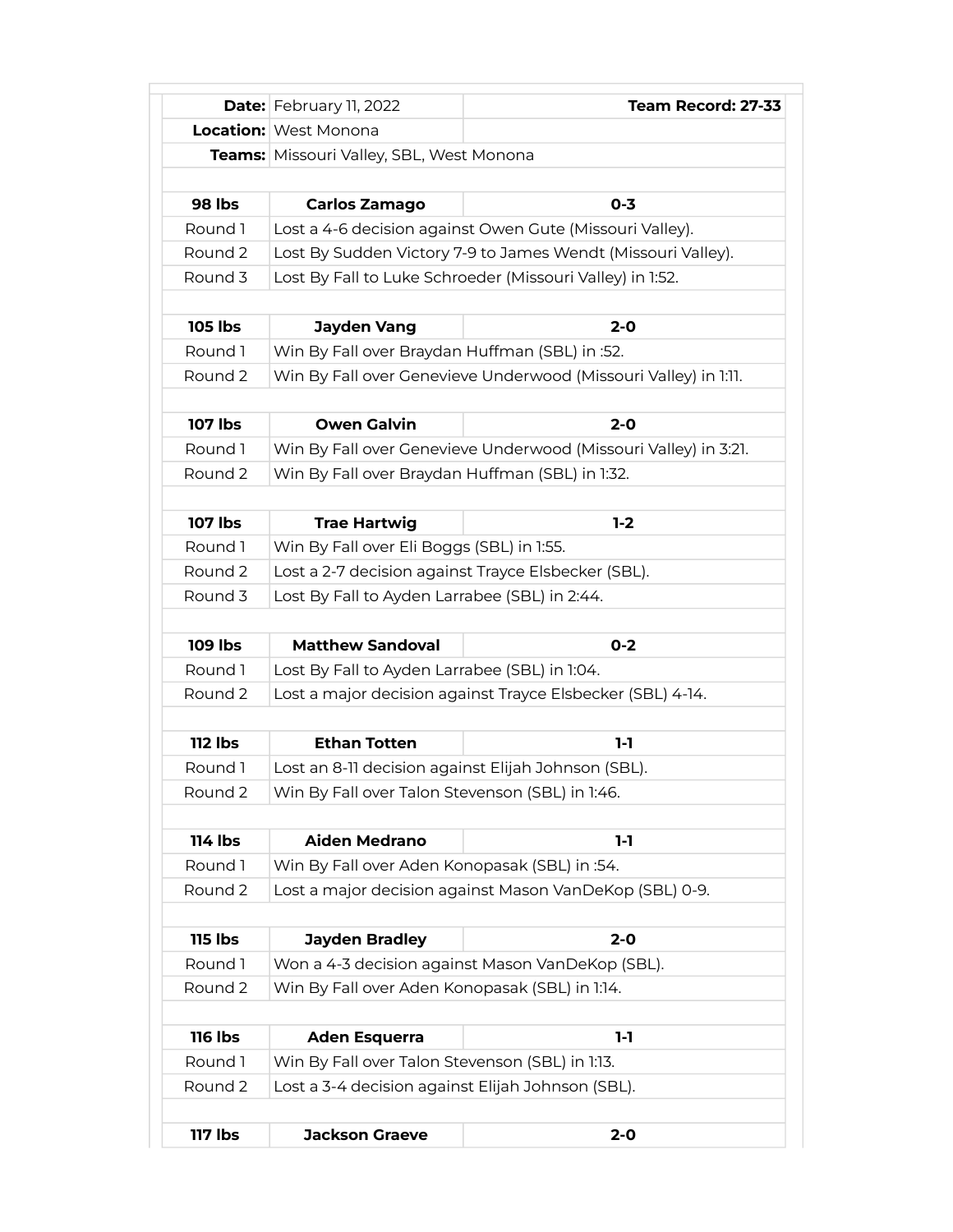| Round 1        | Win By Fall over Tyson Contreras (SBL) in 1:13,              |                                                        |
|----------------|--------------------------------------------------------------|--------------------------------------------------------|
| Round 2        | Win By Fall over Michael Soetmelk (Missouri Valley) in 1:15. |                                                        |
|                |                                                              |                                                        |
| 118 lbs        | <b>Wilson Riphin</b>                                         | 0-3                                                    |
| Round 1        | Lost By Fall to Michael Soetmelk (Missouri Valley) in 2:21.  |                                                        |
| Round 2        | Lost By Fall to Tyson Contreras (SBL) in :40.                |                                                        |
| Round 3        | Lost a 4-8 decision against Nolan Herbst (SBL).              |                                                        |
|                |                                                              |                                                        |
|                |                                                              |                                                        |
| <b>118 lbs</b> | <b>Phoenix Hodne</b>                                         | $0 - 0$                                                |
|                | Did not wrestle (sick).                                      |                                                        |
|                |                                                              |                                                        |
| 119 lbs        | <b>Xavier Velazquez</b>                                      | $2 - 0$                                                |
| Round 1        |                                                              | Won a major decision against Derrick Smith (SBL) 13-1. |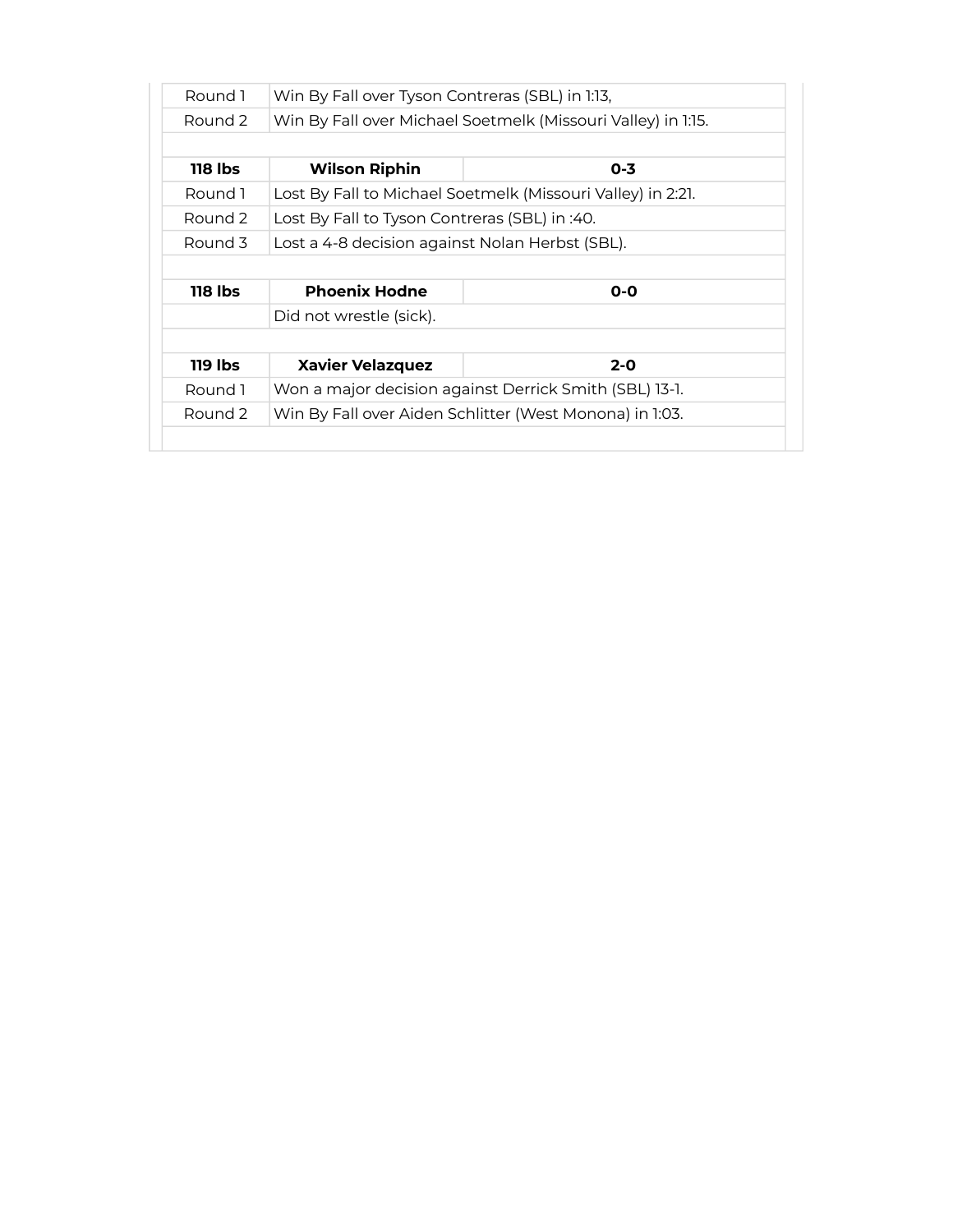|                | <b>Date:</b> February 11, 2022                    | Team Record: 27-33                                      |
|----------------|---------------------------------------------------|---------------------------------------------------------|
|                | <b>Location:</b> West Monona                      |                                                         |
|                | <b>Teams:</b> Missouri Valley, SBL, West Monona   |                                                         |
|                |                                                   |                                                         |
| <b>120 lbs</b> | Ivan Ledesma                                      | $2 - 0$                                                 |
| Round 1        |                                                   | Win By Fall over Aiden Schlitter (West Monona) in 1:16. |
| Round 2        |                                                   | Won a major decision against Derrick Smith (SBL) 14-4.  |
|                |                                                   |                                                         |
| <b>121 lbs</b> | <b>Logan Harper</b>                               | $O-O$                                                   |
|                | Did not wrestle (sick).                           |                                                         |
|                |                                                   |                                                         |
| <b>126 lbs</b> | <b>Chase Williams</b>                             | $2 - 2$                                                 |
| Round 1        | Lost By Fall to Carson McDermott (SBL) :55.       |                                                         |
| Round 2        | Win By Fall over Carson Schroeder (SBL) in :31.   |                                                         |
| Round 3        | Lost By Fall to Gavin Warren (SBL) in 1:41.       |                                                         |
| Round 4        | Win By Fall over Nolan Herbst (SBL) in :43.       |                                                         |
|                |                                                   |                                                         |
| <b>129 lbs</b> | <b>Kpaw Moo Soe</b>                               | $2 - 0$                                                 |
| Round 1        | Win By Fall over Carson Schroeder (SBL) in :44.   |                                                         |
| Round 2        | Win By Fall over Carson McDermott (SBL) in 1:20.  |                                                         |
|                |                                                   |                                                         |
| <b>131 lbs</b> | <b>Luis Lopez</b>                                 | $1-1$                                                   |
| Round 1        | Lost By Fall to Nathaniel LaFave (SBL) in 3:21.   |                                                         |
| Round 2        | Win By Fall over Ryan Husen (SBL) in :27.         |                                                         |
|                |                                                   |                                                         |
| <b>139 lbs</b> | <b>Miguel Hernandez</b>                           | $0 - 2$                                                 |
| Round 1        | Lost By Fall to Tate Saylor (SBL) in 1:53.        |                                                         |
| Round 2        | Lost By Fall to Carter Gehling (SBL) in :30.      |                                                         |
|                |                                                   |                                                         |
| 141 lbs        | <b>Cole Kastner</b>                               | $O-O$                                                   |
|                | Did not wrestle (injured).                        |                                                         |
| 144 lbs        | <b>Luol Deng</b>                                  | $O-O$                                                   |
|                | Did not wrestle (suspension).                     |                                                         |
|                |                                                   |                                                         |
| <b>153 lbs</b> | <b>Angie Rivera</b>                               | $O-O$                                                   |
|                | Did not wrestle (injured).                        |                                                         |
|                |                                                   |                                                         |
| 154 lbs        | Diego Garcia                                      | $2 - 0$                                                 |
| Round 1        | WIn By Fall over Luke Peters (SBL) in :25.        |                                                         |
| Round 2        | Win By Fall over Isaac Keokenchanh (SBL) in 2:22. |                                                         |
|                |                                                   |                                                         |
| <b>154 lbs</b> | <b>Javier Medina</b>                              | 1-1                                                     |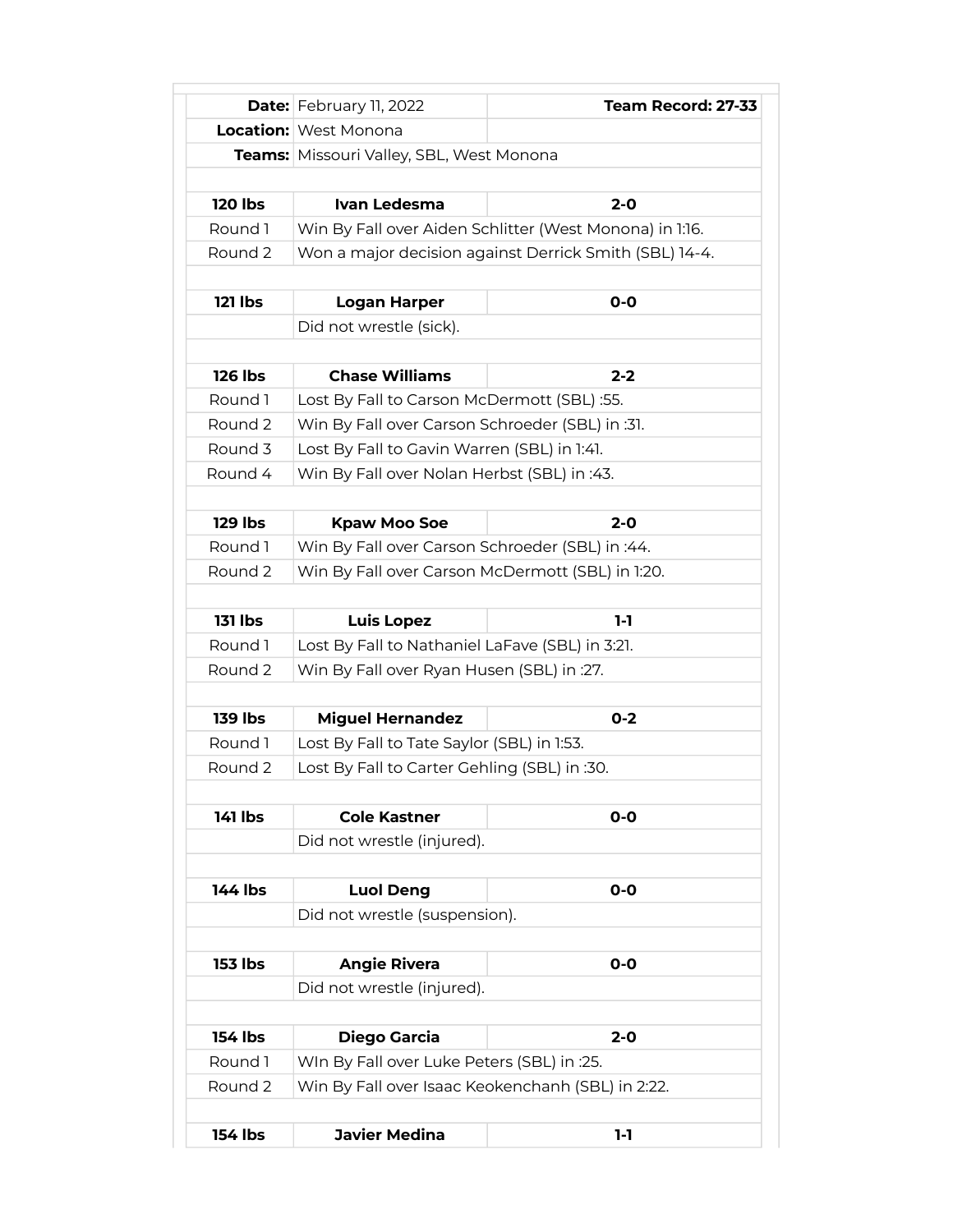| Round 1 | Lost By Fall to Xavier Jones (SBL) in 2:52.  |         |  |
|---------|----------------------------------------------|---------|--|
| Round 2 | Win By Fall over Noah Chapman (SBL) in 3:22. |         |  |
|         |                                              |         |  |
| 155 lbs | <b>Malachi Esteves</b>                       | $0 - 2$ |  |
| Round 1 | Lost By Fall to Noah Chapman (SBL) in :28.   |         |  |
| Round 2 | Lost By Fall to Xavier Jones (SBL) in :38.   |         |  |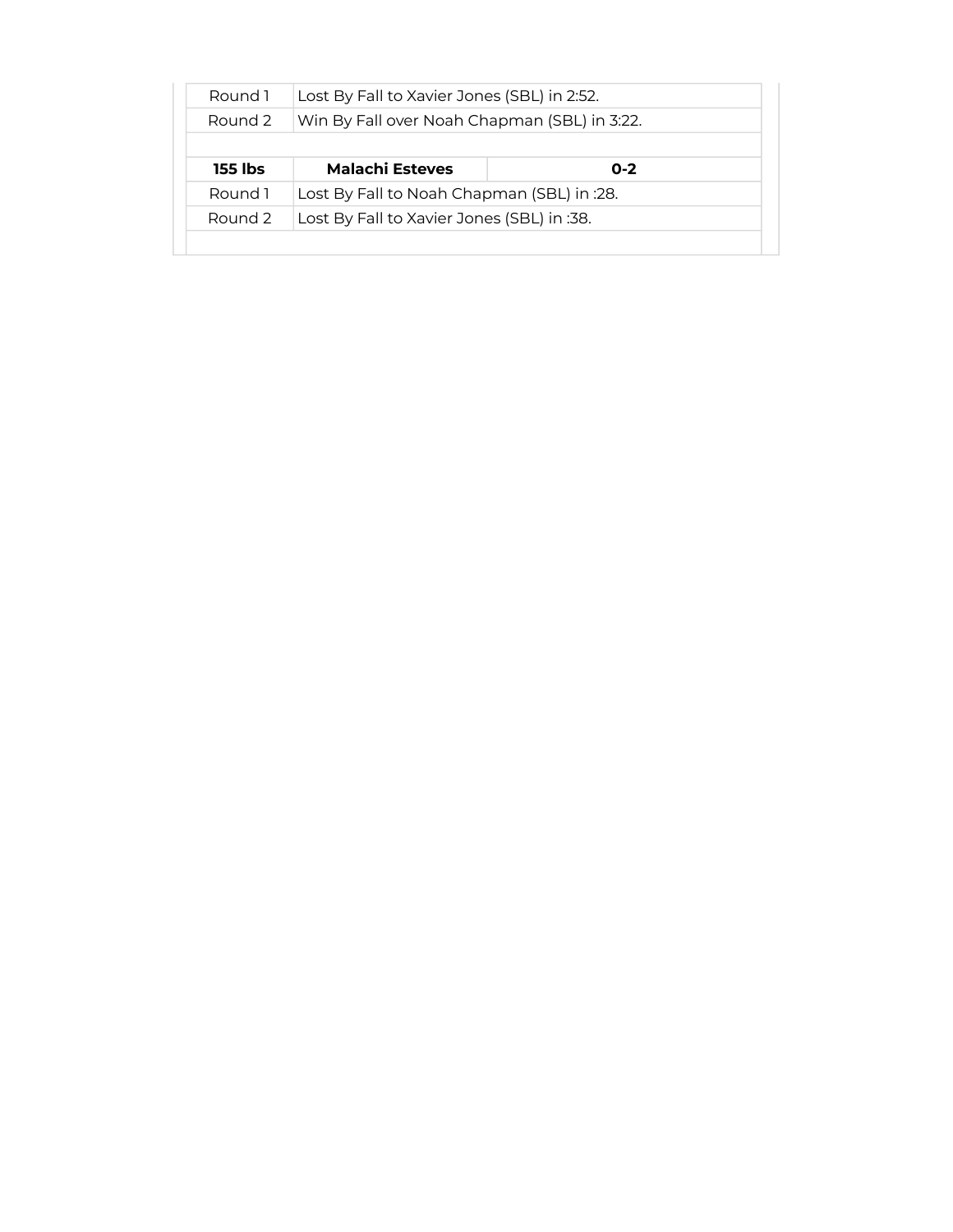|                | <b>Date:</b> February 11, 2022                       | Team Record: 27-33                                    |
|----------------|------------------------------------------------------|-------------------------------------------------------|
|                | <b>Location:</b> West Monona                         |                                                       |
|                | Teams: Missouri Valley, SBL, West Monona             |                                                       |
|                |                                                      |                                                       |
| <b>160 lbs</b> | <b>Victor Arroyo</b>                                 | $1-0$                                                 |
| Round 1        | Win By Fall over Jack Zeleny (SBL) in 3:27.          |                                                       |
|                |                                                      |                                                       |
| <b>160 lbs</b> | <b>Akuien Aruai</b>                                  | $O-I$                                                 |
| Round 1        | Lost By Fall to Jack Zeleny (SBL) in 1:19.           |                                                       |
|                |                                                      |                                                       |
| <b>162 lbs</b> | Izak Argotsinger                                     | $O-I$                                                 |
| Round 1        |                                                      | Lost By Fall to Evan Carrier (West Monona) in 1:07.   |
| <b>162 lbs</b> | <b>Owen Fink</b>                                     | $0 - 2$                                               |
| Round 1        |                                                      |                                                       |
|                |                                                      | Lost By Fall to Evan Carrier (West Monona) in 1:19.   |
| Round 2        | Lost By Fall to Tripp Galinsky (SBL) in 2:59.        |                                                       |
| <b>162 lbs</b> | <b>Ryan Slechta</b>                                  | $0 - 2$                                               |
| Round 1        | Lost a 3-8 decision against Tripp Galinsky (SBL).    |                                                       |
| Round 2        |                                                      | Lost By Fall to Evan Carrier (West Monona) in 1:35.   |
|                |                                                      |                                                       |
| <b>200 lbs</b> | <b>Arturo Marquez</b>                                | $O-O$                                                 |
|                | Did not wrestle (no matches).                        |                                                       |
|                |                                                      |                                                       |
| <b>210 lbs</b> | <b>Alexander Arita</b>                               | $O-O$                                                 |
|                | Did not wrestle (no matches).                        |                                                       |
|                |                                                      |                                                       |
| <b>210 lbs</b> | <b>Jackson Cisneros</b>                              | $O-I$                                                 |
| Round 1        | Lost By Fall to Ayden Dather (SBL) in 3:24.          |                                                       |
|                |                                                      |                                                       |
| <b>213 lbs</b> | Max Chapa                                            | $1-1$                                                 |
| Round 1        |                                                      | Win By Fall over Hunter Cox (Missouri Valley) in :47. |
| Round 2        |                                                      | Lost a 0-6 decision against Oliver Echtenkamp (SBL).  |
|                |                                                      |                                                       |
| <b>217 lbs</b> | <b>Tony Zamora-Avina</b>                             | $0 - 2$                                               |
| Round 1        | Lost By Fall to Oliver Echtenkamp (SBL) in 1:56.     |                                                       |
| Round 2        | Lost By Fall to Hunter Cox (Missouri Valley) in :51. |                                                       |
|                |                                                      |                                                       |
| <b>218 lbs</b> | <b>Aidan Eggeling</b>                                | $1-0$                                                 |
| Round 1        | Win By Fall over Daniel Hernandez (SBL) in 1:24.     |                                                       |
| <b>225 lbs</b> | <b>Byron Acosta</b>                                  | $O-I$                                                 |
| Round 1        | Lost By Fall to Ayden Dather (SBL) in :44.           |                                                       |